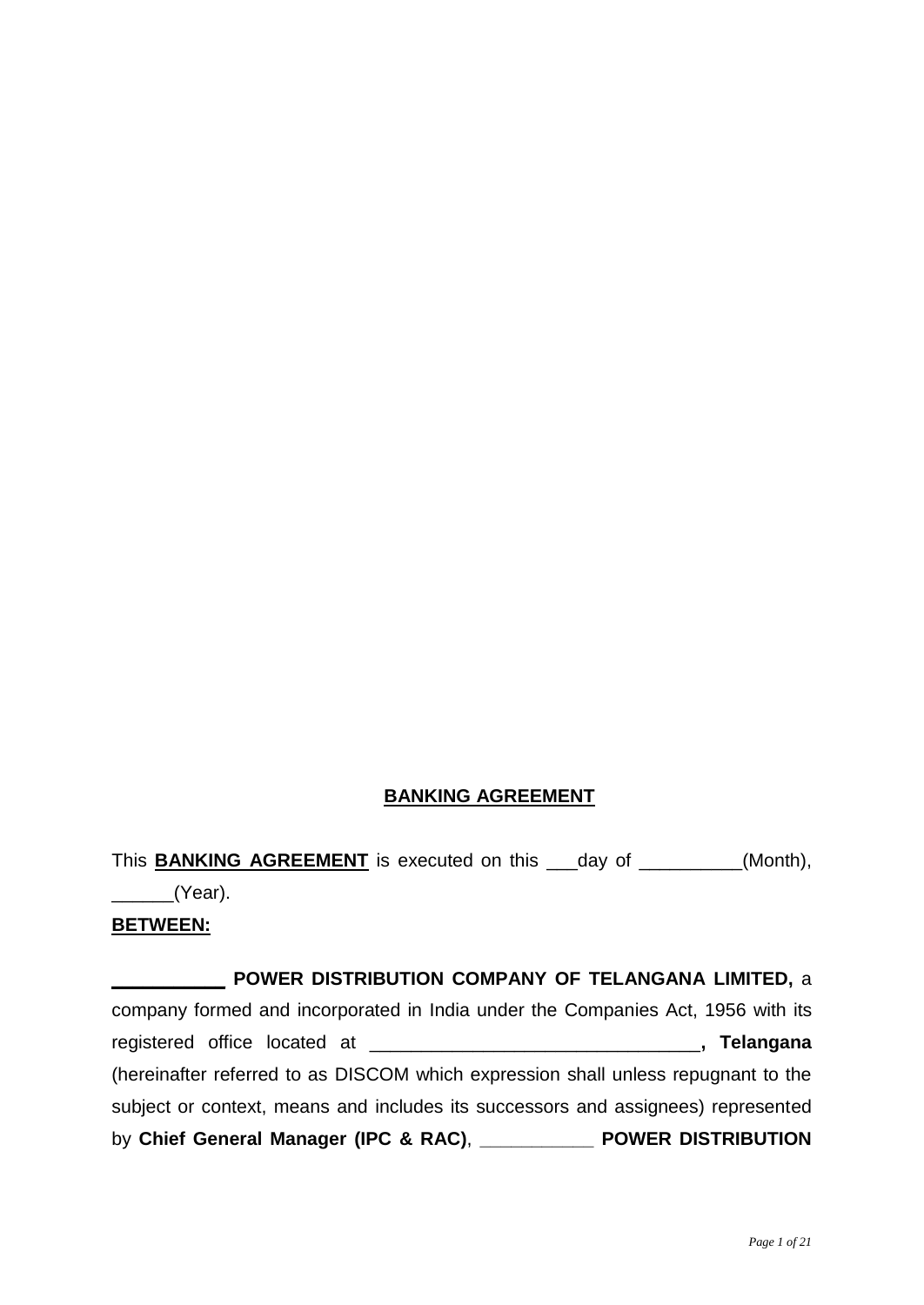**COMPANY OF TELANGANA LIMITED** or such other officer as may be designated for this purpose - as the party of the first part.

AND M/s. **\_\_\_\_\_\_\_\_\_\_\_\_\_\_\_\_\_\_\_\_\_\_\_** a **Solar / Wind / Mini Hydel** Generating Company having his premises located at \_\_\_\_\_\_\_\_\_\_\_\_\_\_(V), \_\_\_\_\_\_\_\_(M), **Dist,** a company incorporated and existing under the **Companies Act, 1956 or Companies Act, 2013 as the case may be** having its Regd., office at **\_\_\_\_\_\_\_\_\_\_\_\_\_\_\_\_\_\_\_\_\_\_\_\_\_\_\_\_\_\_\_\_\_\_\_\_\_\_\_\_\_\_\_\_(Address** (hereinafter referred to as "**Banking Facility User**" which expression shall unless repugnant to the subject or context, means and includes its successors and assignees) as party of the second part:

#### **WHEREAS:**

POWER DISTRIBUTION COMPANY OF TELANGANA LIMITED, pursuant to grant of license by the Andhra Pradesh Electricity Regulatory Commission, which is amended later by Telangana State Electricity Regulatory Commission, is engaged in the business of distribution of electricity in the State of Telangana, for the areas specified in the license for distribution:

Banking Facility User is a generating company engaged in the business of **Solar / Wind / Mini Hydel Generation** and is desirous of availing the banking services offered by Transmission Corporation of Telangana Limited (TSTRANSCO) and \_\_\_\_\_\_\_\_\_\_\_ POWER DISTRIBUTION COMPANY OF TELANGANA LIMITED for a period from \_\_\_\_\_\_\_\_\_\_ (Date of Synchronization) from the project **M/s\_\_\_\_\_\_\_\_\_\_\_\_\_\_\_\_\_\_\_, a \_\_\_\_\_\_\_\_\_\_(Capacity) MW Solar / Wind / Mini Hydel Power plant** located at **\_\_\_\_\_\_\_\_\_ (V), \_\_\_\_\_\_\_\_\_(M), \_\_\_\_\_\_\_\_\_ district for its captive utilization for a quantum of \_\_\_\_\_\_\_\_ KW located at its premises or located in the same vicinity.** 

The nodal agency vide its letter dated:\_\_\_\_\_\_\_\_\_\_\_\_\_ had given its consent for banking of electricity generated from the generating company or plant for a contracted capacity \_\_\_ KW at entry point, as per the terms and conditions of the agreement.

Banking means the facility by which electrical energy remaining unutilized by the generating company or plant, after captive consumption, which is injected in to the transmission and / or distribution system of \_\_\_\_\_\_\_\_\_\_\_ POWER DISTRIBUTION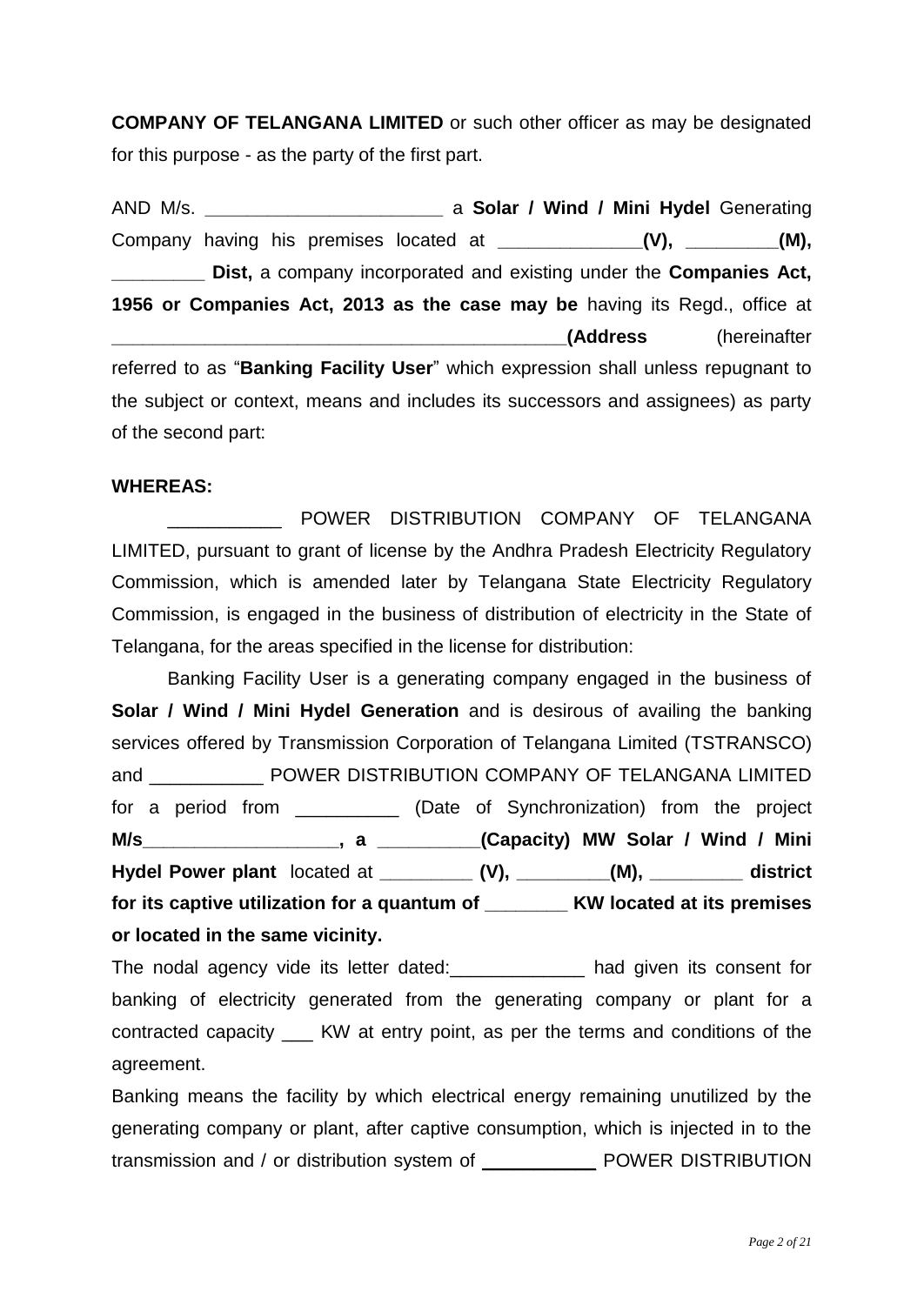COMPANY OF TELANGANA LIMITED, and is allowed to be utilized for captive consumption later, as per the terms and conditions set forth in this agreement and as per applicable Act and Regulation from time to time.

The banking facility user had filed an application dated: **\_\_\_\_\_\_\_\_\_\_**with the nodal agency for grant of banking facility for a contracted capacity of **KW** at entry point (**Solar / Wind / Mini Hydel Generator**) and the same has been accepted, in the manner provided under the Andhra Pradesh Electricity Regulatory Commission (Interim Balancing and Settlement Code for Open Access Transactions) Regulation, 2006 (Regulation No. 2 of 2006), adopted by TSERC vide Regulation 1 of 2014 and its subsequent amendments; hereinafter referred to as the Regulation. Now, therefore, in consideration of the foregoing premises and their mutual covenants set forth herein and subject to the Regulation, the parties hereto agree as follows:

## **Article 1: DEFINITIONS**

- 1. In this Agreement, unless the context otherwise requires:
- (a) "Act" means the Electricity Act, 2003 along with amendments made by the appropriate government:
- (b) "TS Grid Code" means the Code of Technical Interface of Telangana, as approved by the Commission and amended from time to time:
- (c) "Banking" means the facility by which electrical energy remaining unutilized by the generating company or plant, after captive consumption, which is injected in to the transmission and / or distribution system of TSDISCOMs, and is allowed to be utilized for captive consumption later, as per the terms and conditions set forth in this agreement and as per applicable Act and & Regulation from time to time.
- (d) "Commission" means the Telangana State Electricity Regulatory Commission or TSERC:
- (e) "Central Electricity Regulatory Commission" or "CERC" means the Commission constituted and empowered under Section 76 (1) and other applicable provisions of the Act:
- (f) "Commercial Operation Date" means the date declared jointly by the Company and the \_\_\_\_\_\_\_\_\_\_\_ POWER DISTRIBUTION COMPANY OF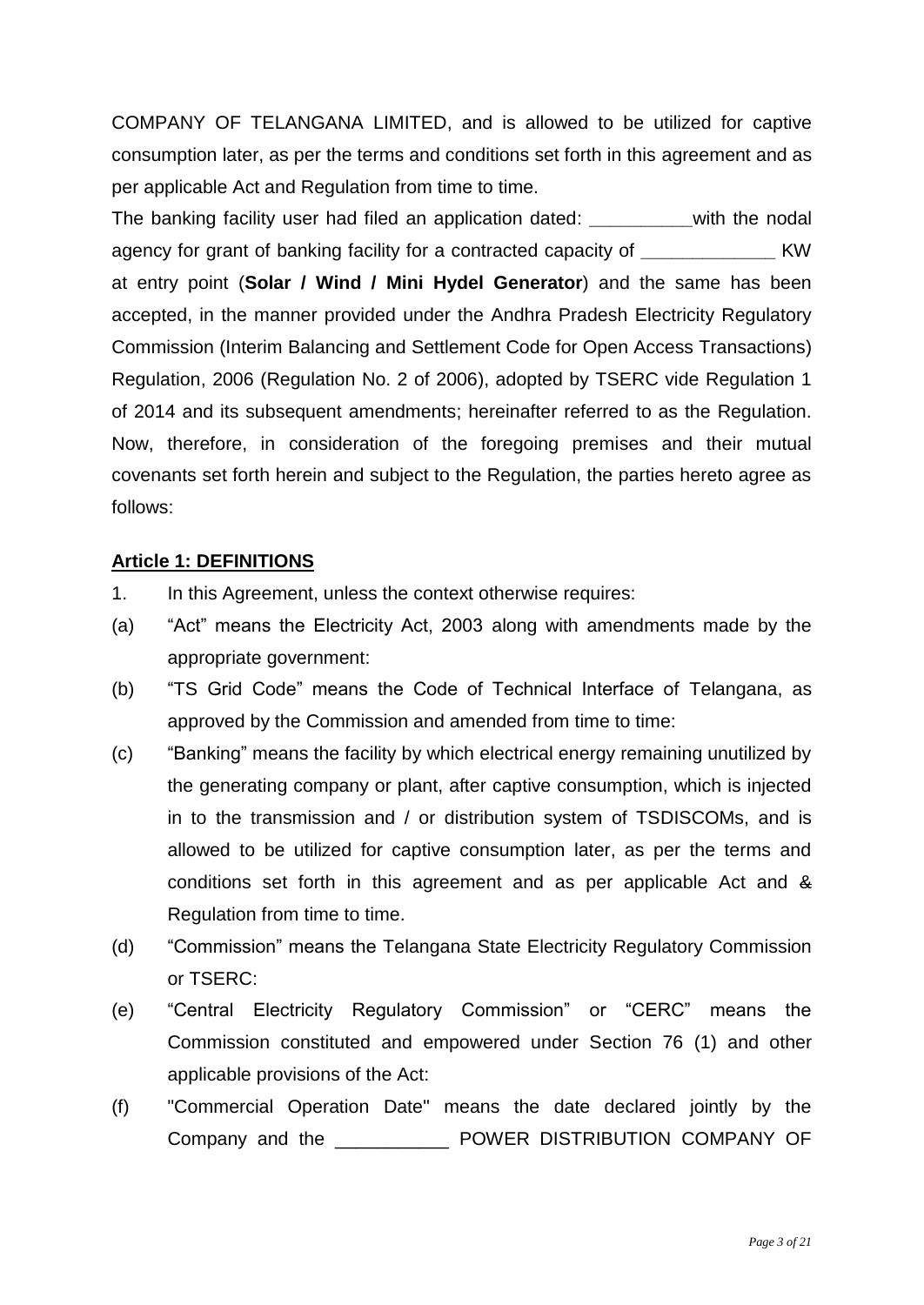TELANGANA LIMITED on which the unit (s) is / are declared as available for commercial operation for the purposes of banking after trial operation.

- (g) "Contracted Capacity" in the context of banking for supply to captive consumer located in the premises of the generating company or plant means the capacity contracted in megawatts (MW) or kilowatts (KW) or kilo volt ampere (KVA) for availing banking facility.
- (h) "Distribution Code" means the Distribution Code for the State of Telangana as approved by the Commission from time to time:
- (i) "Effective date" shall mean the date on which the parties execute this Agreement:
- (j) "Entry Point" means a point at which electricity is injected into the electricity transmission or the distribution network:
- (k) "Exit Point" means a point at which electricity is drawn from the electricity transmission or the distribution network and in the context of banking the exit point shall be treated as entry point only, that is injection and drawl points connected to the electricity transmission or the distribution network are at the same location for captive consumption.
- (l) "Invoice" means the main or supplemental invoice as defined in Article 5 of this Agreement:
- (m) "Inter-State transmission system" means inter-state transmission system as defined in the Act.
- (n) "Open Access Regulation" means the Andhra Pradesh Electricity Regulatory Commission (Terms and Conditions of Open Access) Regulation, 2005 (Regulation No.2 of 2005) along with subsequent amendments as adopted by TSERC vide Regulation 1 of 2014.
- (o) "Nodal Agency" means the nodal agency as defined in the Clause 5 of the Regulation No. 2 of 2005.
- (p) "Scheduled Consumer" means the captive consumer availing the banking facility who also has a subsisting supply agreement with the POWER DISTRIBUTION COMPANY OF TELANGANA LIMITED for supply to meet whole or a part of his requirement, who establishes or operates the generating company or plant, wherein, scheduled consumer shall also be treated as banking facility user.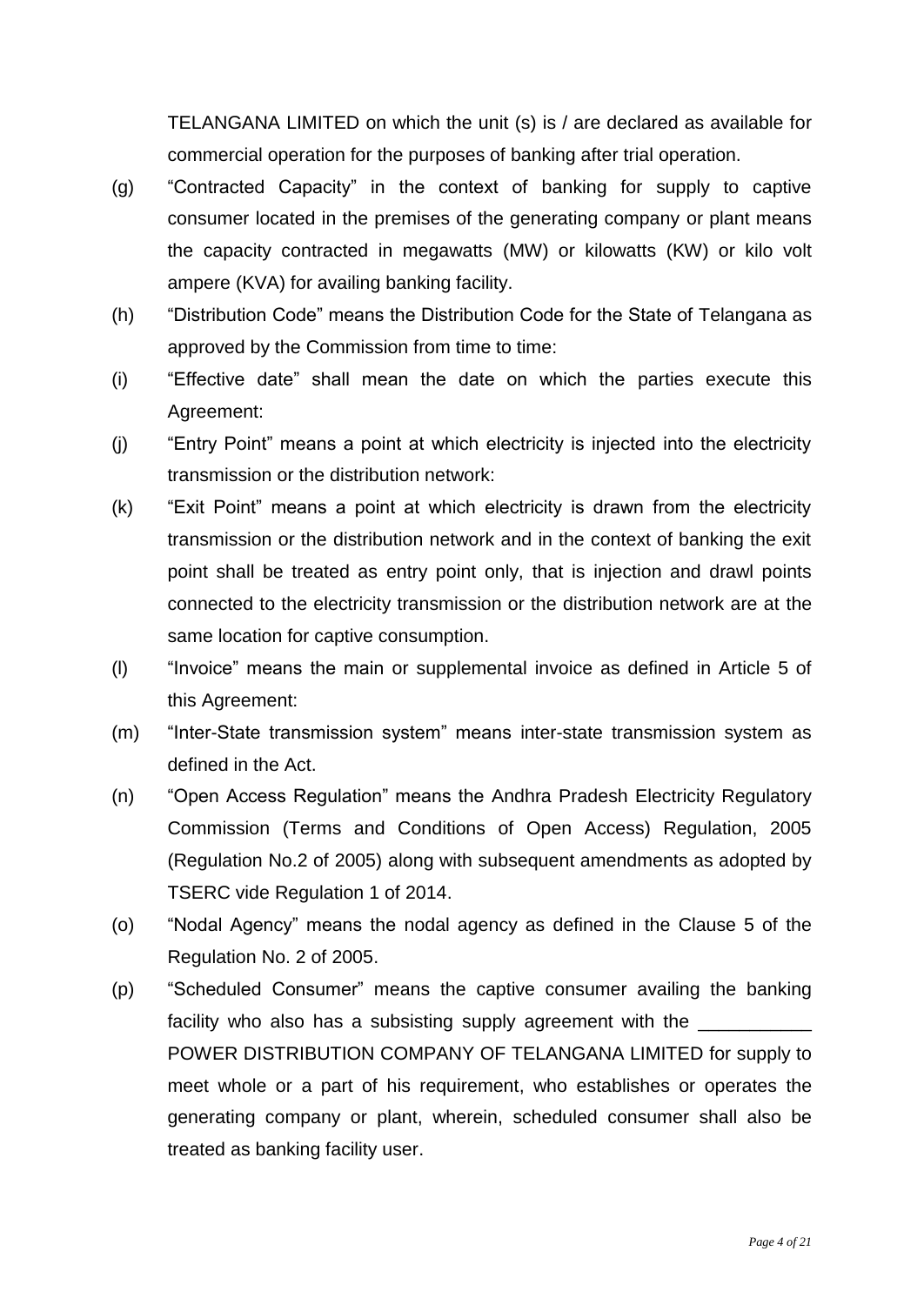- (q) "Transmission Service" shall mean provision, supply or conveyance of electricity by means of cables and / or overhead lines, together with any stepup and step-down transformers, switch-gear and other works necessary to and used for the control of such cables or overhead lines, and such buildings or part thereof as may be required to accommodate such transformers, switch-gear and other works and such other related services as may be provided by TSTRANSCO from time to time.
- (r) "User" or "Banking Facility User" or "Generating Company" means a person, other than a short-term user, as defined in the Regulation, not using or intending not to use the transmission and / or the distribution system of the licensees and availing the excess unutilized banked energy injected into the grid after the captive consumption from a generating company or plant (Solar / Wind & Mini Hydel) who has supply agreement only with POWER DISTRIBUTION COMPANY OF TELANGANA LIMITED but not limited to a generating company and licensee.
- (s) "Wheeling Service" whereby the distribution system of FOWER DISTRIBUTION COMPANY OF TELANGANA LIMITED along with the associated facilities of a transmission licensee or otherwise as the case may be, are used by another person for conveyance of electricity on payment of charges determined by the Commission from time to time.
- (t) "Banking Service" means the operations whereby the distribution system of POWER DISTRIBUTION COMPANY OF TELANGANA LIMITED along with the associated facilities of a transmission licensee or otherwise as the case may be, are used by a generating company or banking facility user having captive consumption and has supply agreement only and do not possess any open access agreement for conveyance of utilizing the excess captive consumption of electricity injected from such generating company or plant into the grid, on payment of charges determined by the Commission from time to time.

Words and expressions used and not defined in this agreement but defined in the Act and the Regulations made thereunder shall have the meanings as assigned to them in the Act and the Regulations and in the absence thereof, shall have the same meaning as is commonly understood in the electricity supply industry.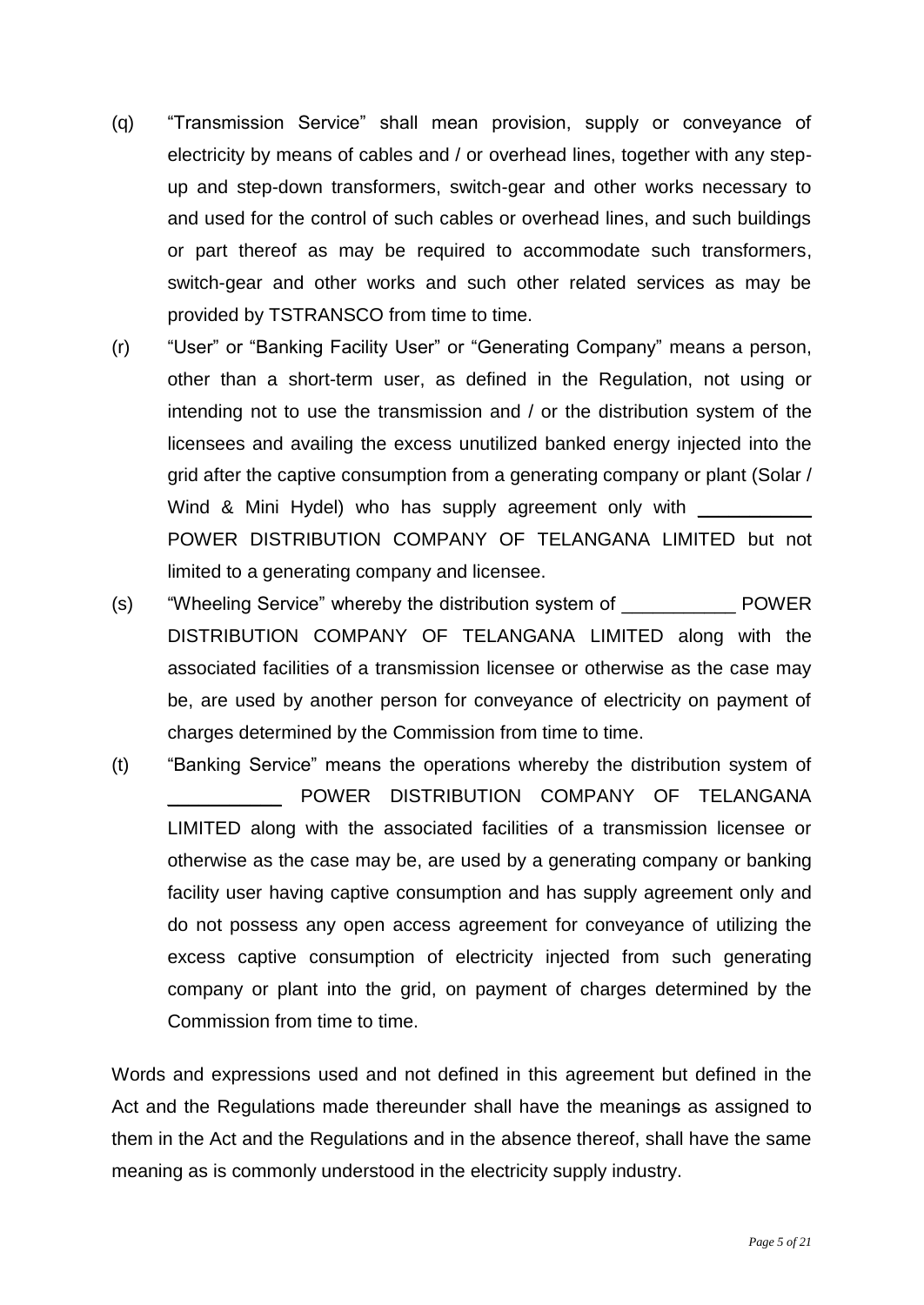## **Article 2: PROCEDURE FOR AVAILING BANKING SERVICES.**

- 2.1 Prior to availing banking service from TSTRANSCO and / or  $\overline{\phantom{a}}$ POWER DISTRIBUTION COMPANY OF TELANGANA LIMITED, the banking facility user agrees and undertakes to follow and comply with the procedures for availing banking services provided in the regulation and / or specified by the nodal agency as empowered and authorised under the Act or the Regulations thereunder.
- 2.2 The banking facility user further agrees and undertakes inter alia, to comply with:
	- (a) The technical requirements and infrastructure / equipment standards prescribed by TSTRANSCO and \_\_\_\_\_\_\_\_\_\_\_ POWER DISTRIBUTION COMPANY OF TELANGANA LIMITED, including applicable provisions of the Telangana Grid Code, the Distribution Code and any other applicable regulation and guidelines, as may be specified by the Commission from time to time and as may be necessary in order to entitle the banking facility user to avail banking services.
	- (b) Such payment security mechanism / instrument for availing banking services as prescribed under Article 5 of this Agreement and as modified from time to time with the consent of the Commission:
	- (c) Any other technical, or operational criteria prescribed by TSTRANSCO and / or \_\_\_\_\_\_\_\_\_\_\_\_\_\_ POWER DISTRIBUTION COMPANY OF TELANGANA LIMITED as approved by the Commission from time to time:
	- (d) Any requirement to furnish evidence to the effect that the banking facility user has the requisite approvals and clearances from the nodal agency or otherwise, that are necessary to avail banking services.
	- (e) In case the banking facility user is a generator located within the state of Telangana, the banking facility user may avail start-up power, for which it shall enter into a separate agreement with the concerned \_\_\_\_\_\_\_\_\_\_\_ POWER DISTRIBUTION COMPANY OF TELANGANA

LIMITED.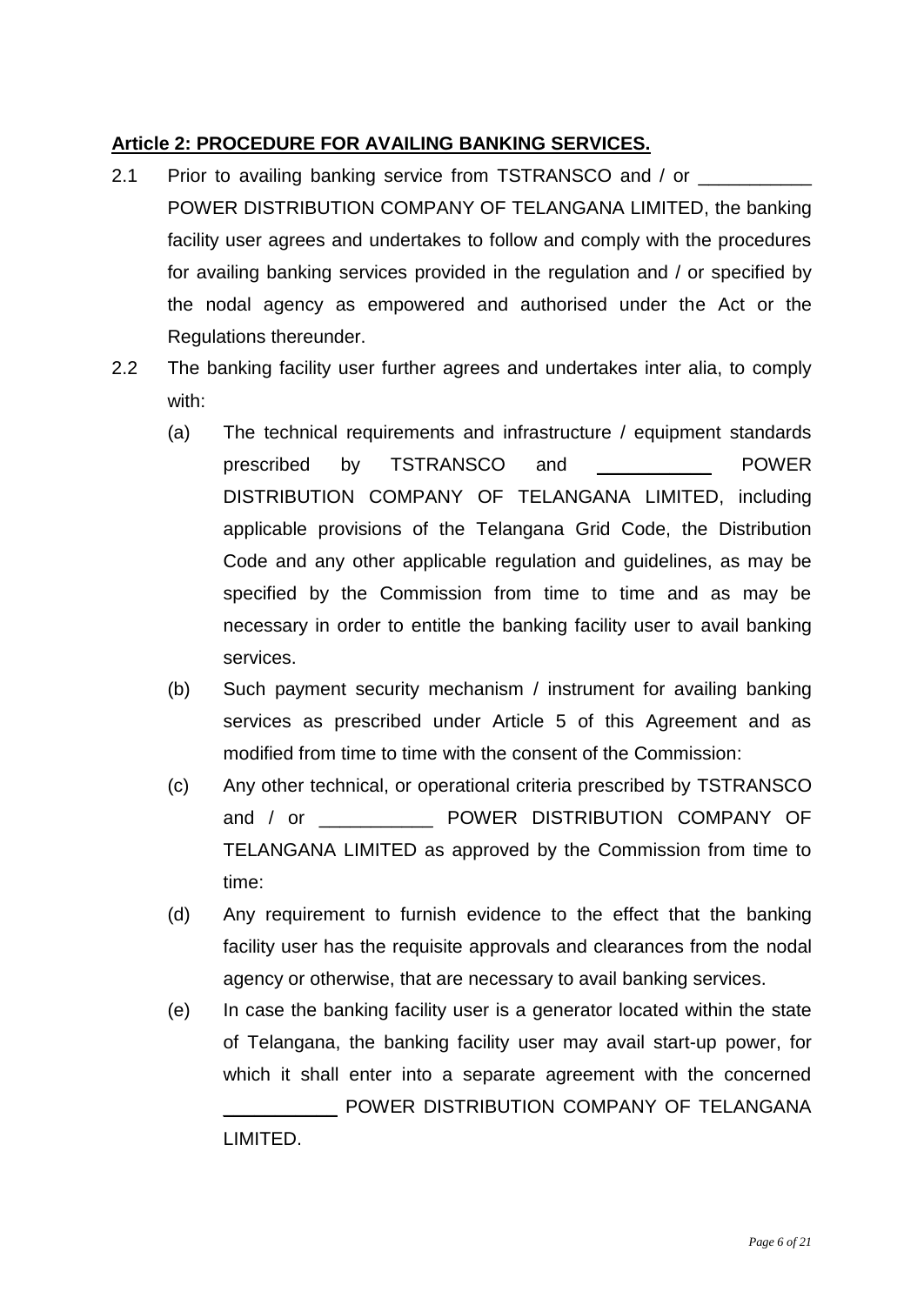- (f) The banking facility user shall ensure that the scheduled consumers maintain a power factor not less than 0.95 lag failing which the scheduled users shall pay a power factor surcharge levied in the monthly bills as per DISCOM rules in force and recover from the scheduled users. Similarly, banking facility user shall also maintain power factor of the electricity injected for transmitting / wheeling/ banking at 0.9 as per the reading taken from export meters at interconnection point, failing which the banking facility user shall pay power factor surcharge as applicable to the banking facility consumer.
- 2.3 Notwithstanding anything contained herein in this agreement, in the event of the TSTRANSCO and / or DISCOM is required to construct or augment any electrical plant or line in order to extend transmission, wheeling and banking services to the banking facility user, TSTRANSCO and / or DISCOM may recover such expenditure in terms of regulations / orders issued by the Commission or such other authorities under the Act, 2003, in this behalf from time to time.
- 2.4 Scheduling and system operation charges (also called as SLDC charges) shall be payable by the banking facility user / generating company and licensees using the services of SLDC. Such charges shall be governed by the relevant regulations or orders issued by the Commission from time to time.
- 2.5 The banking facility user shall pay the charges payable under this agreement from the date of commencement of banking facility specified in the Schedule I, regardless of whether or not such banking is used on or and from that date, except if the failure to use such banking is due to the default of the TSTRANSCO and / or DISCOM.
- 2.6 In the event of banking facility user's surrender of whole or part of contracted capacity, or reduction / cancellation of the capacity allotted to the user as per clause 15.1 or 15.2 of the Regulation, the banking facility user shall pay all charges, including compensatory charges in the manner specified in the Regulation.

## **Article 3: BANKING SERVICES (Applicable to Solar, Wind & Mini Hydel Generators only)**

3.1 Subject to the provisions of the Regulation and on such terms and conditions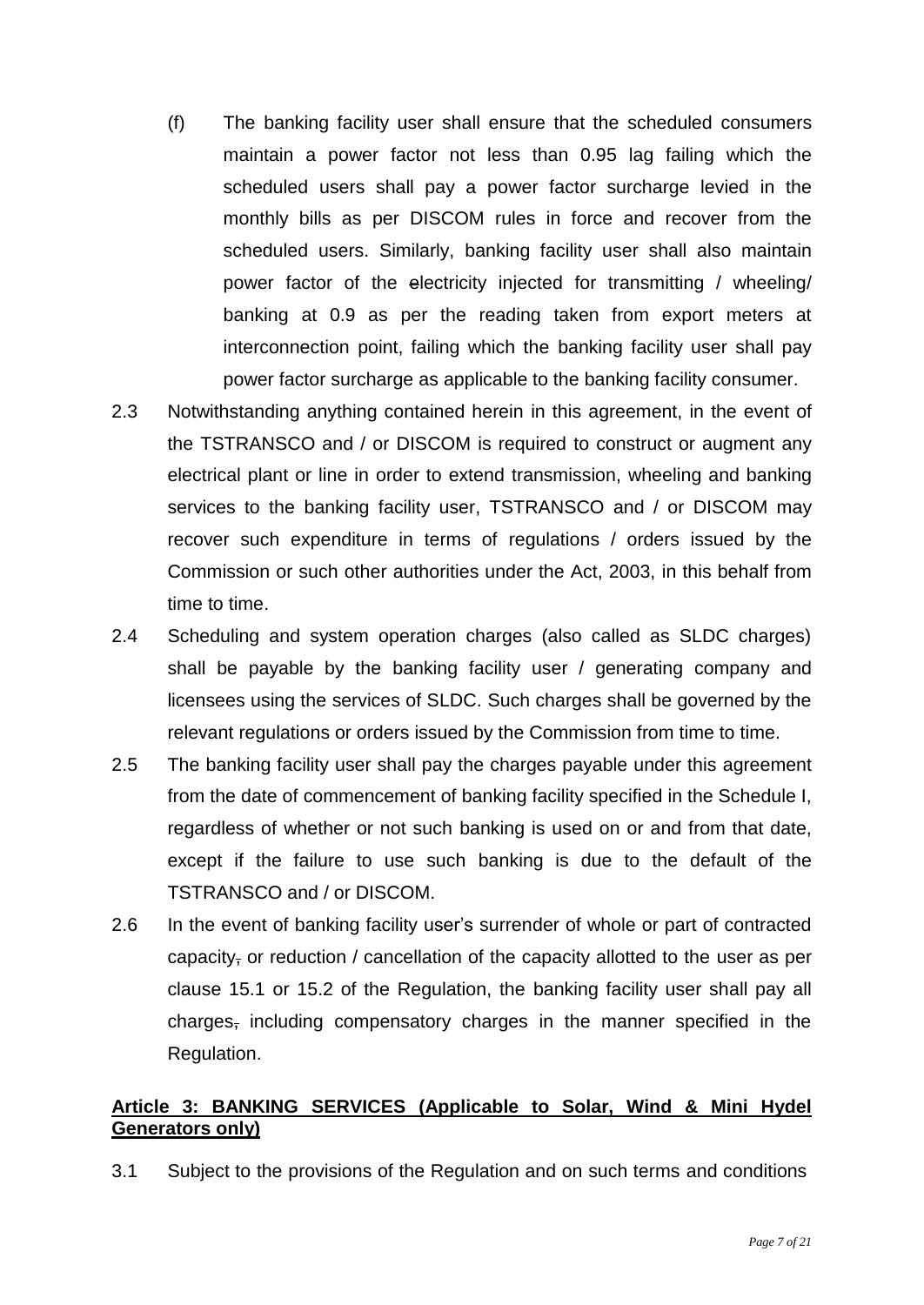herein agreed, TSTRANSCO and DISCOM agree and undertake to provide banking services to the banking facility user, as described and arranged in Schedule I hereto, on payment of banking charges, on submission of statutory approvals, clearances, permits as set out in Schedule-III of this agreement, and any other applicable charges, as specified by the Commission.

- 3.2 The generating company shall be permitted to "Bank" the energy generated in the project as per the terms & conditions specified by the Commission from time to time.
- 3.3 The generating company is liable to pay banking charges as determined by Commission from time to time.
- 3.4 The banked units cannot be consumed / redeemed in the peak months and also in the peak hours as specified / determined by the Commission in Clause 4 of Appendix - 3 of Regulation No. 1 of 2017 as amended from time to time or the retail supply tariff order of the relevant year.
- 3.5 The provisions on banking pertaining to drawl restrictions shall be reviewed by the Commission based on the power supply position of the state.
- 3.6 The unutilized banked energy shall be considered as deemed purchase by DISCOM at the average pooled power purchase cost as determined by the Commission for the relevant year.
- 3.7 The banking services shall be in accordance to the Appendix 3 of the Regulation No. 1 of 2017.

#### **Article 4: TERM OF AGREEMENT**

- 4.1 This agreement shall be in force from the effective date from **xx-xx-xxxx (from date of synchronization) whichever is later to xx-xx-xxxx** subject to modification as per Article 3.3 and 3.4 herein.
- 4.2 The parties may renew this agreement for a further term of two years or more without the requirement of a fresh banking application, on receipt of at least three (3) months' notice from the banking facility user and the nodal agency, before the expiry of the agreement.
- 4.3 It is agreed that in the event no notice is provided by the banking facility user, such banking facility user shall forgo his right over the allotted capacity.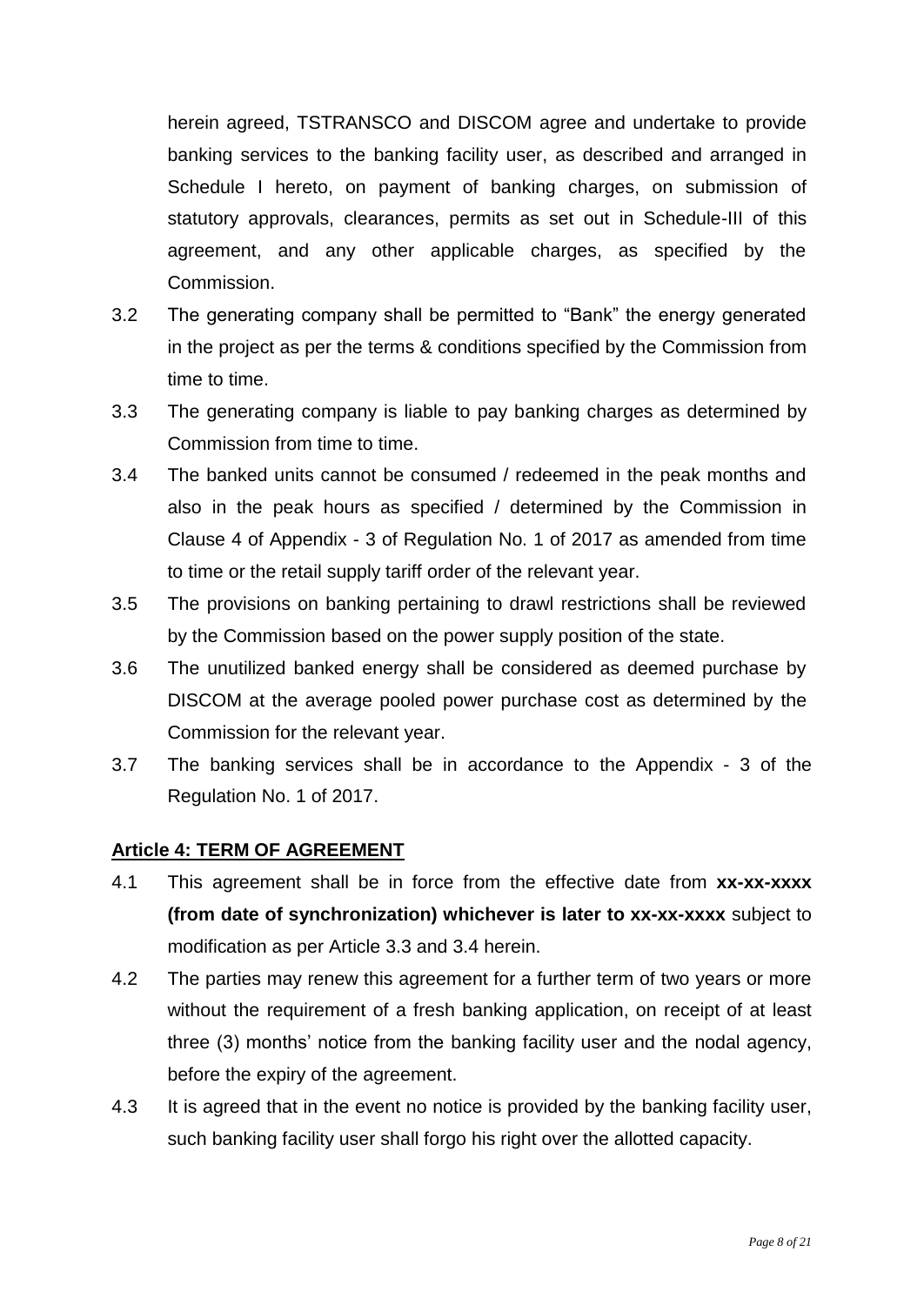## **Article 5: INVOICE AND PAYMENTS**

- 5.1 For transmission / wheeling and banking services provided to the banking facility user under this agreement, the DISCOM shall charge and bill the banking facility user for all charges as specified in clause 17 and Appendix - 3 of the regulation as applicable and the banking facility user shall pay DISCOM in accordance with the rates / charges specified by the Commission or the nodal agency (in case of congestion) from time to time, on the basis of the settlement statement determined in accordance with the balancing and settlement code approved by the Commission as amended from time to time. In the event of the usage of the transmission system of TSTRANSCO along with the distribution system of the DISCOM by the banking facility user, the DISCOM shall pass on the appropriate charges to TSTRANSCO within 15 days of the receipt of the charges by the DISCOM, in accordance with Clause 18 of the Regulation.
- 5.2 Notwithstanding anything contained in Article 5.1 above, in the event the contracted capacity of the banking facility user has been accommodated through a congested corridor of the network, the banking facility user then shall pay charges as provided in Clause 9.3.1 of the Regulation. Invoice:
- 5.3 DISCOM shall provide to the banking facility user an invoice based on the following:
	- (a) Meter reading taken pursuant to Article 7 herein and in accordance with Clauses 18.5 and 18.6 of the Regulation and the balancing and settlement code.
	- (b) The charges / tariff determined by the Commission from time to time, in accordance with the provisions of the Act, 2003 and applicable regulations.
- 5.4 The periodicity of the invoice will be monthly. Supplementary Invoice:
- 5.5 Any amount due to TSTRANSCO or DISCOM under this agreement other than the amount set out under the Iinvoice shall be payable within 15 (fifteen) days from the date of presentation of a supplementary invoice to the user. The supplementary invoice will include, but not be limited to the following:
	- (a) statutory duties, taxes, cess, levies, royalty, etc;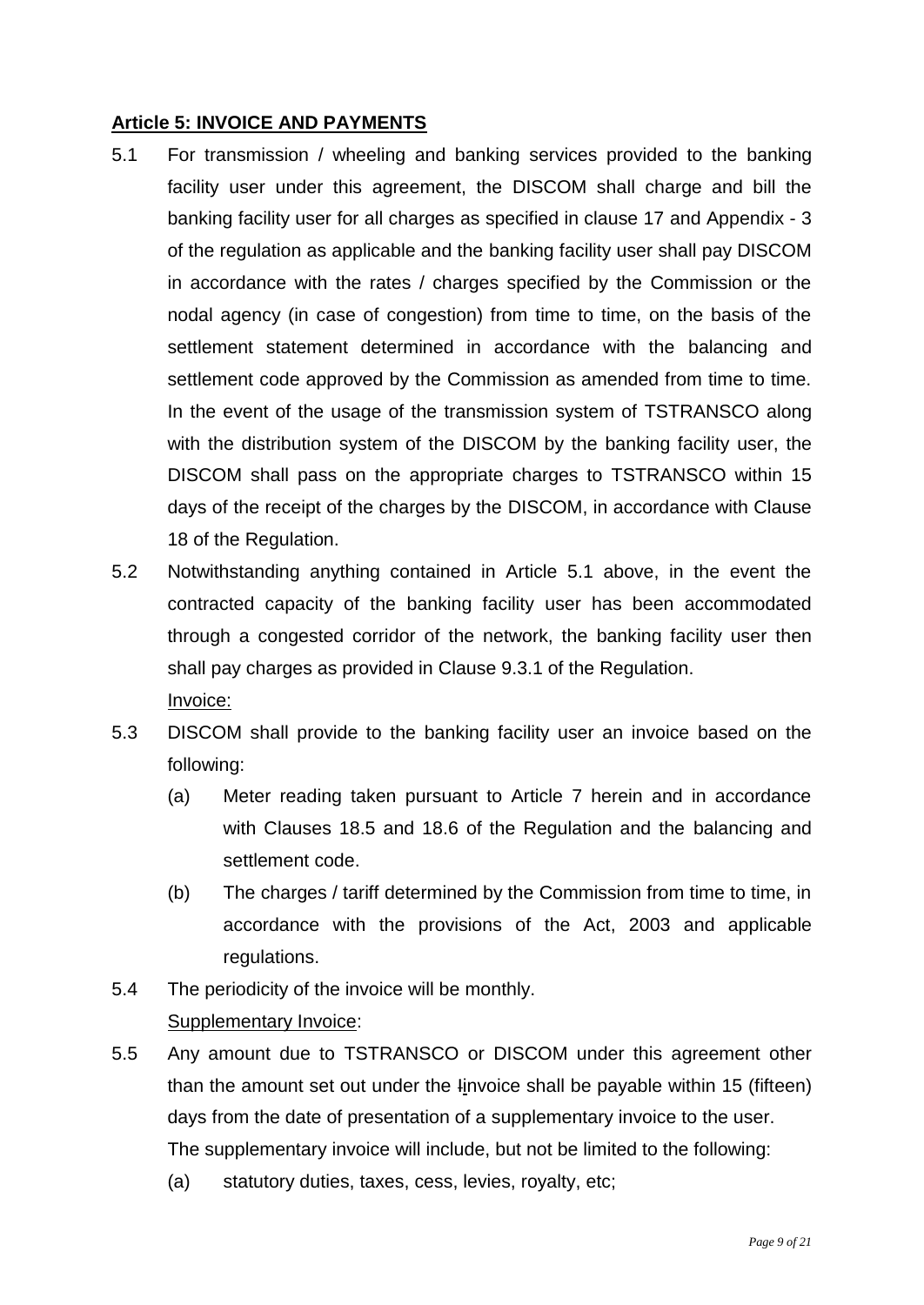- (b) any claim of Government of India, State Government, local authorities, or bodies etc.
- (c) any other claim admissible under this agreement.
- 5.6 Each monthly invoice shall be payable by banking facility user in accordance with this agreement on or before the due date indicated in such invoice, which will be 15 (fifteen) days from the date of presentation of invoice to the banking facility user.
- 5.7 Payment of invoice and supplementary invoice shall be made on or before the due date either by (a) bank draft or (b) through irrevocable revolving letter of credit, issued by a public sector bank. Payment Security Mechanism:
- 5.8 The payment security mechanism specified hereunder is intended to ensure recovery of the applicable payments in case of a payment default and not as a mechanism for regular payments.
- 5.9 The banking facility user shall as a payment security, deposit with the DISCOM in advance, in cash or by means of a demand draft issued by a scheduled bank, an amount equal to estimated billing based on the appropriate charges, including transmission, wheeling and banking charges and any other applicable charges, as specified under this Agreement, and as determined by the Commission from time to time, and notified in the relevant tariff order or otherwise, and as per the conditions stipulated therein, payable by the user to the DISCOM (invoicing agency) for a period of two months.
- 5.10 The DISCOM shall also be entitled to security from the generating company for the imbalance in supply and consumption of electricity equivalent to the number of days for which the agreement is entered into, subject to a maximum of ten days, the cost of supply for electricity wheeled using the distribution system of the DISCOM in accordance with the Act, the DISCOM general terms and conditions of supply (GTCS) and this agreement. This security can be provided by the generating company in the form of advance deposit of required amount or by opening an irrevocable letter of credit having validity for the agreement period.
- 5.11 The LC shall be opened prior to the commencement of banking transaction and shall be valid for the entire duration of the transaction. Failure to provide the LC as mentioned in referred Articles 5.7 & 5.9 herein above shall entail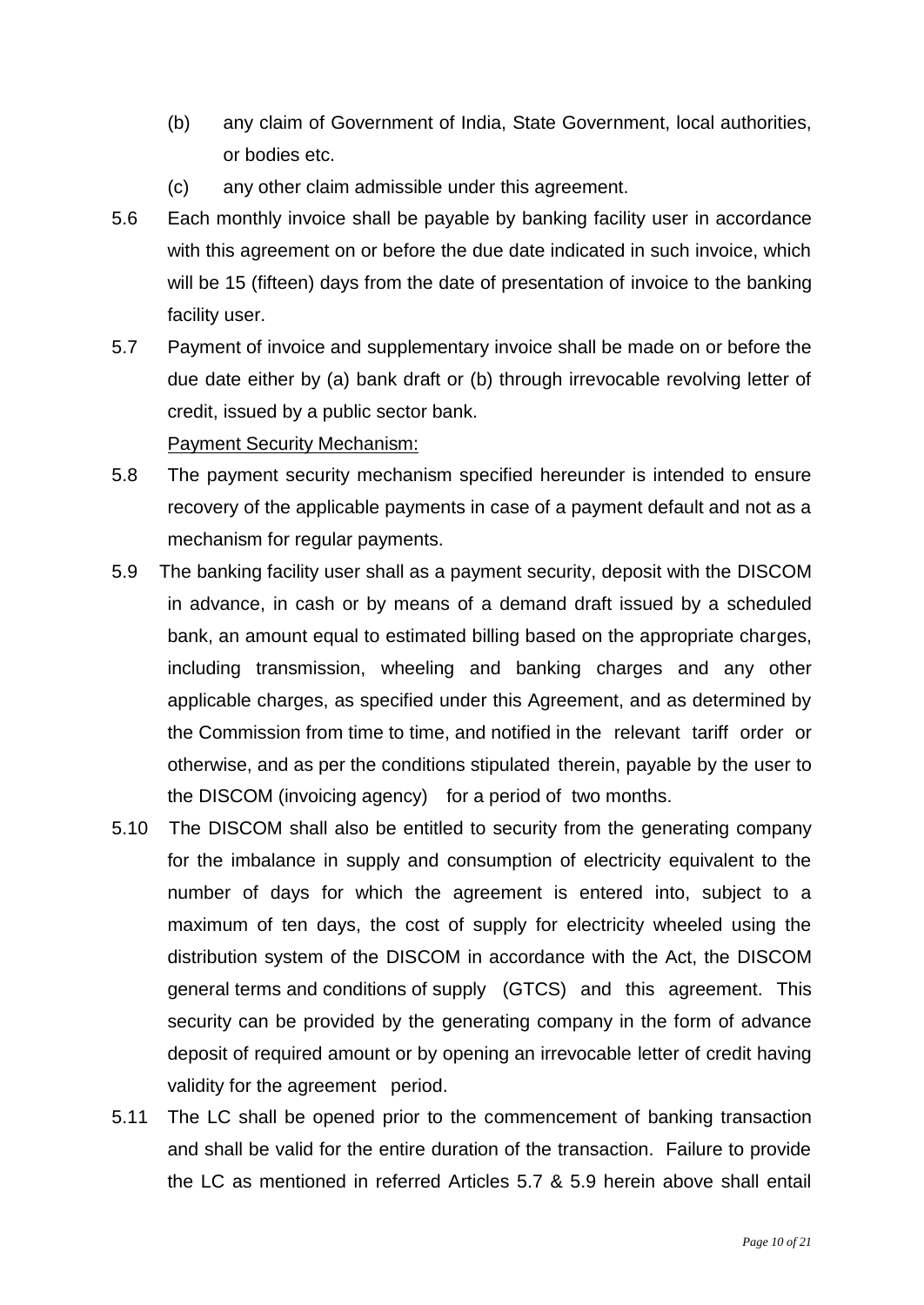forfeiture of the allotment of capacity and TSTRANSCO / DISCOM shall not be obliged to commence banking services till such LC is opened.

- 5.12 The LC shall be negotiated by the DISCOM, on the basis of the "Schedule of the Payment" and shall be encashed with the approval of the customer to operate the LC, as and when the customer fails to remit the payment in full by its due date.
- 5.13 Any failure on the part of the banking facility user to pay all or any portion of an Invoice issued by DISCOM, shall constitute a valid ground for TSTRANSCO and / or DISCOM to terminate such transmission, wheeling and / or banking service forthwith, as also to take such measures as prescribed under this agreement and as per the applicable law.

#### **Article 6: SCHEDULING AND CURTAILMENT**

- 6.1 Subject to the regulation, the banking facility user agrees to comply with the procedures for availing transmission, wheeling and banking services in the matter of scheduling as specified by the Commission in the balancing and settlement code or otherwise.
- 6.2 In case of constraints, the TSTRANSCO and / or DISCOM, based on such direction(s) from SLDC, may curtail power to banking facility user in an event of emergency / threatening grid security and stability. The prioritization shall be as specified in Clause 19.5 of the Regulation.

#### **Article 7: METERING**

- 7.1 Subject to the provisions of Section 55 of the Act, the banking facility user undertakes to provide special energy meters capable of measuring active energy, reactive energy, average frequency and demand integration in each 15-minute time block, with a built-in calendar and clock and conforming to BIS / CBIP Technical Report / IEC Standards, as well as the relevant provisions under the Telangana Grid Code and Distribution Code, at all entry and exit points.
- 7.2 The banking facility user agrees to be responsible for compliance with all statutory and regulatory requirements in relation to the accuracy, use and installation of the metering equipment.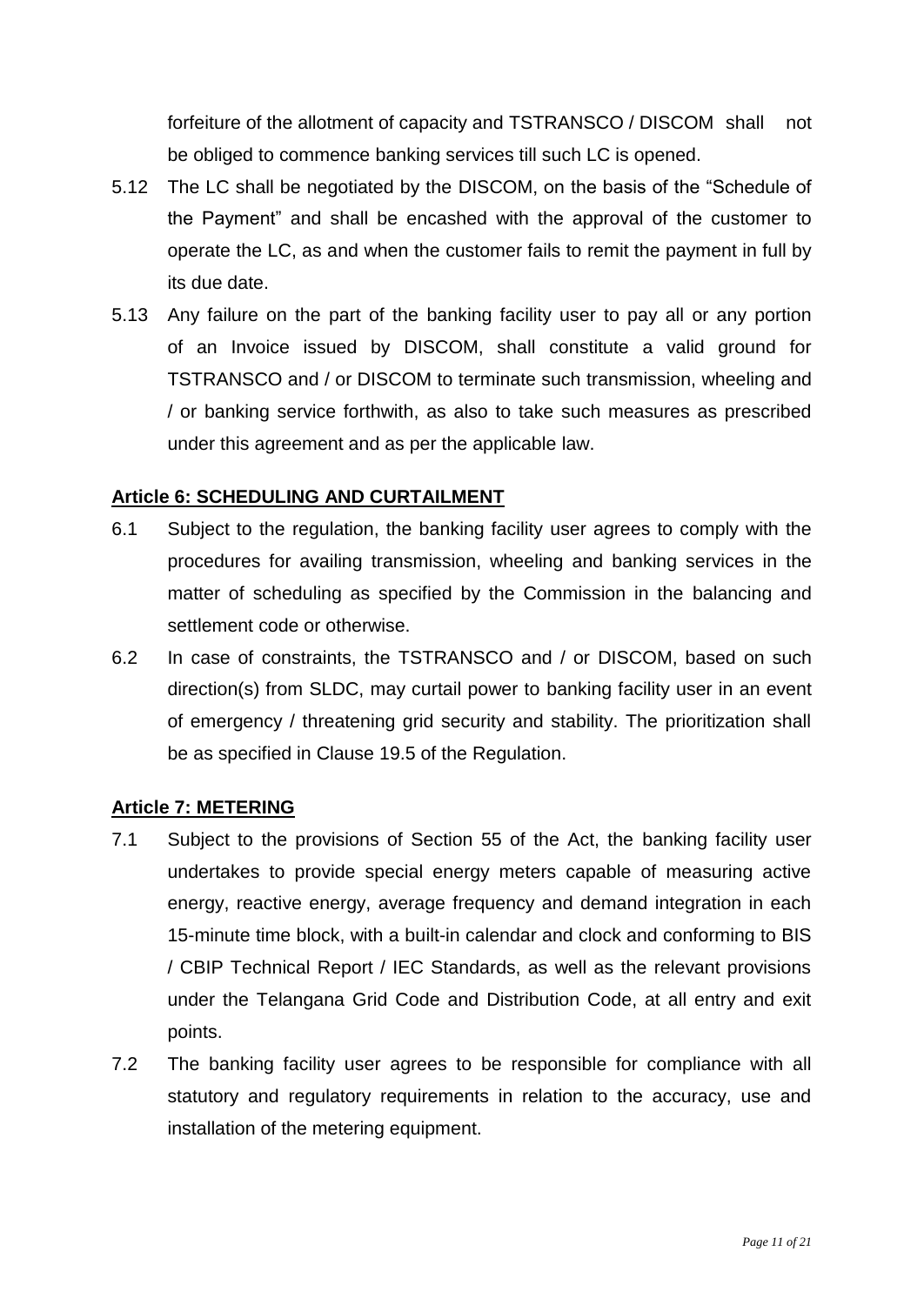- 7.3 The banking facility user agrees and undertakes to provide any metering information or such other information to TSTRANSCO and DISCOM as may reasonably be required by TSTRANSCO and DISCOM from time to time, in accordance with the guidelines specified by the Commission from time to time.
- 7.4 The concerned TSDISCOMs shall take the meter readings at the entry / exit points and the same shall be signed by the DISCOM / TSTRANSCO as well as the banking facility user.

## **Article 8: DEFAULT**

8.1 The following shall constitute defaults by parties and the consequences thereof:

## Failure of the user to pay an invoice:

a) In the event of the failure by the banking facility user to pay an invoice or a part thereof, DISCOM shall issue a notice to such banking facility user ("Default Notice"), specifying that the banking facility user has defaulted in its payment obligations towards TSTRANSCO / DISCOM and that it shall be afforded an opportunity to pay the unpaid Iinvoice amount, with interest thereon as per the DISCOM GTCS, within fifteen days from the date of intimation. If the banking facility user does not comply with the terms of the Default Notice, TSTRANSCO and / or DISCOM shall be entitled to disconnect the installation of the user without any further notice and TSTRANSCO / DISCOM shall have the right to terminate the agreement after three (3) consecutive months of such disconnection by issuing one month's notice to the banking facility user.

*Provided* that the banking facility user shall not, on the basis of any alleged dispute or difference regarding the invoice or any part thereof, refuse to pay and / or keep outstanding any amount payable under the Iinvoice. In the event of dispute or difference regarding the Iinvoice or any portion thereof, the same shall be resolved in a manner provided under Article 12 herein, subject to the banking facility user f*irst* paying the entire outstanding without prejudice to the right of the banking facility user to seek adjustment in future linvoice(s), adjusted together with interest at bank rate change, in the event the dispute or difference is finally resolved in favour of the banking facility user.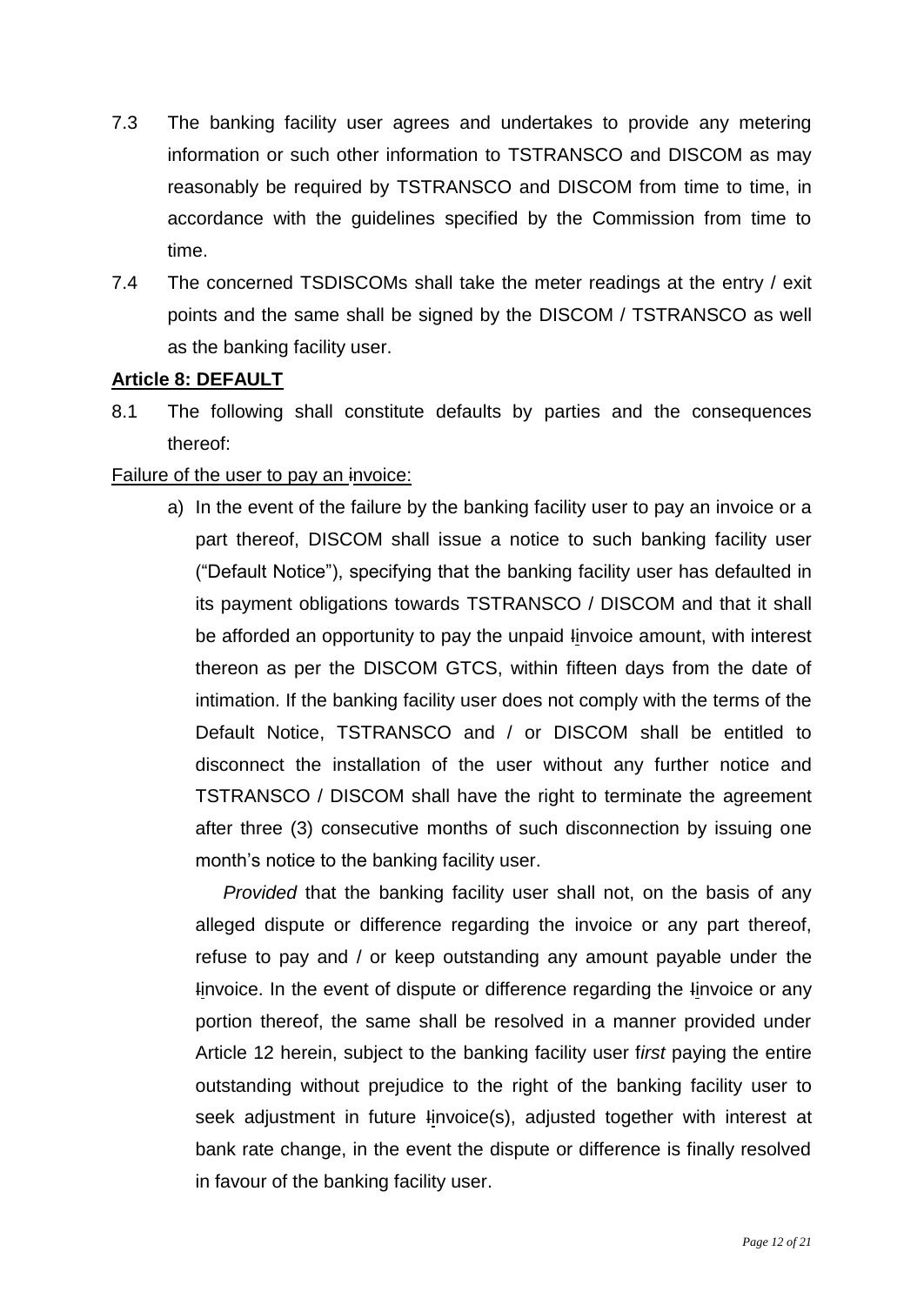#### Failure of the User to adhere to the prescribed technical requirements:

- (b) In the event of failure of the banking facility user to comply with any prescribed technical requirements, which adversely affects the power quality or security of the grid, performance or management of grid assets, TSTRANSCO and / or DISCOM shall be entitled to issue appropriate advice to de-energize the connection granted to the banking facility user forthwith, in accordance with the Clause 20 of the Regulation and the procedures outlined in the Telangana Grid Code or Distribution Code or the TSDISCOM's GTCS.
- 8.2 In the event of any other type of breach other than those mentioned in Articles 8.1(a), 8.1(b), 2.6 & 2.7, by any of the parties involved, the following terms will apply:
	- (a). In the event, TSTRANSCO and / or DISCOM commits a breach of any terms of agreement, the banking facility user shall be entitled to specific performance of this agreement or claim such damages as it would be entitled to under law or both, at its option, by giving 30 days' notice to TSTRANSCO.
	- (b) In the event, banking facility user commits a breach of any terms of agreement, the TSTRANSCO and / or DISCOM hall be entitled to specific performance of this agreement or claim such damages as it would be entitled to under law or both, at its option, by giving 30 days' notice to banking facility user.
		- (c) If the default continues for a period of 30 days or more, either party will have a right to issue a preliminary notice for termination of this agreement. If the default is not cured within 30 days thereafter, either party can terminate this agreement and claim damages at its option.

#### **Article 9: ASSIGNMENT**

The banking facility user shall not assign, sell, convey or otherwise transfer this agreement, or any of its rights or obligations thereunder, without prior express written consent of the TSTRANSCO and / or TSDISCOMs. In case this agreement is assigned, it shall be only for the purpose of title transfer and not for the purpose of trade. The assignee or other transferee shall assume all duties and obligations arising from and after the time of the consent to transfer by TSTRANSCO and / or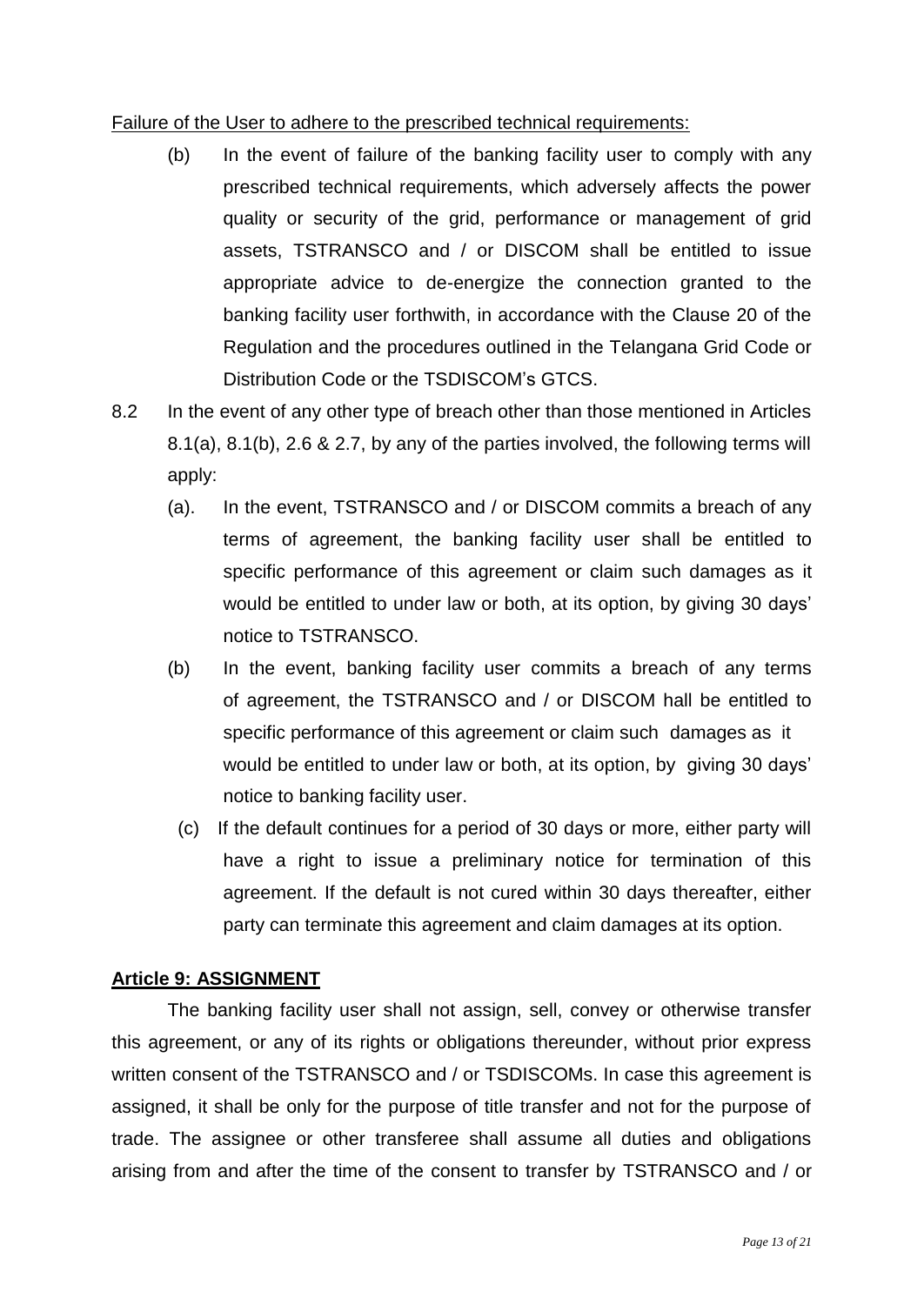DISCOM, but such assignment or transfer shall not release the assigning or transferring banking facility user from its duties and obligations unless specifically provided in the written consent and in the assignment, conveyance or transfer document. All duties and obligations arising prior to the assignment or transfer shall remain the duties and obligations of the assignor unless all the parties specifically agree otherwise.

## **Article 10: NOTICES**

**10.1** All notices, billings, payments and other communications shall be given in writing and sent by mail, postage prepaid, signed by (or by some person duly authorized by) the person giving it and may be served by leaving it or sending it by facsimile, prepaid recorded delivery as registered post, addressed as follows (or to such other address as shall have been duly notified in accordance with this Article):

If to **M/s** \_\_\_\_\_\_\_\_\_\_\_\_\_\_\_\_\_\_\_\_\_\_\_\_\_\_\_\_\_\_\_,

**\_\_\_\_\_\_\_\_\_\_\_\_\_\_\_\_\_\_\_\_\_\_\_\_\_\_\_\_\_\_\_\_,**

**\_\_\_\_\_\_\_\_\_\_\_\_\_\_\_\_\_\_\_\_\_\_\_\_\_\_\_\_\_\_\_\_.**

If to **TSSPDCL**

**The Chief General Manager (IPC & RAC), 6-1-50, 2nd floor, TSSPDCL, Corporate Office, Mint Compound, Hyderabad – 500 063.**

If to **TSNPDCL**

**The Chief General Manager (IPC & RAC), Telangana Northern Power Distribution Company Ltd., H. No. 2-5-31/2, Corporate Office, Vidyut Bhavan, Nakkalgutta, Warangal – 506 001.**

- 10.2 All notices given in accordance with this agreement shall be deemed to have been served as follows:
	- (a) If delivered by hand, at the time of delivery:
	- (b) If posted, at the expiration of six (6) days after the envelope containing the same was delivered into the custody of the postal authorities: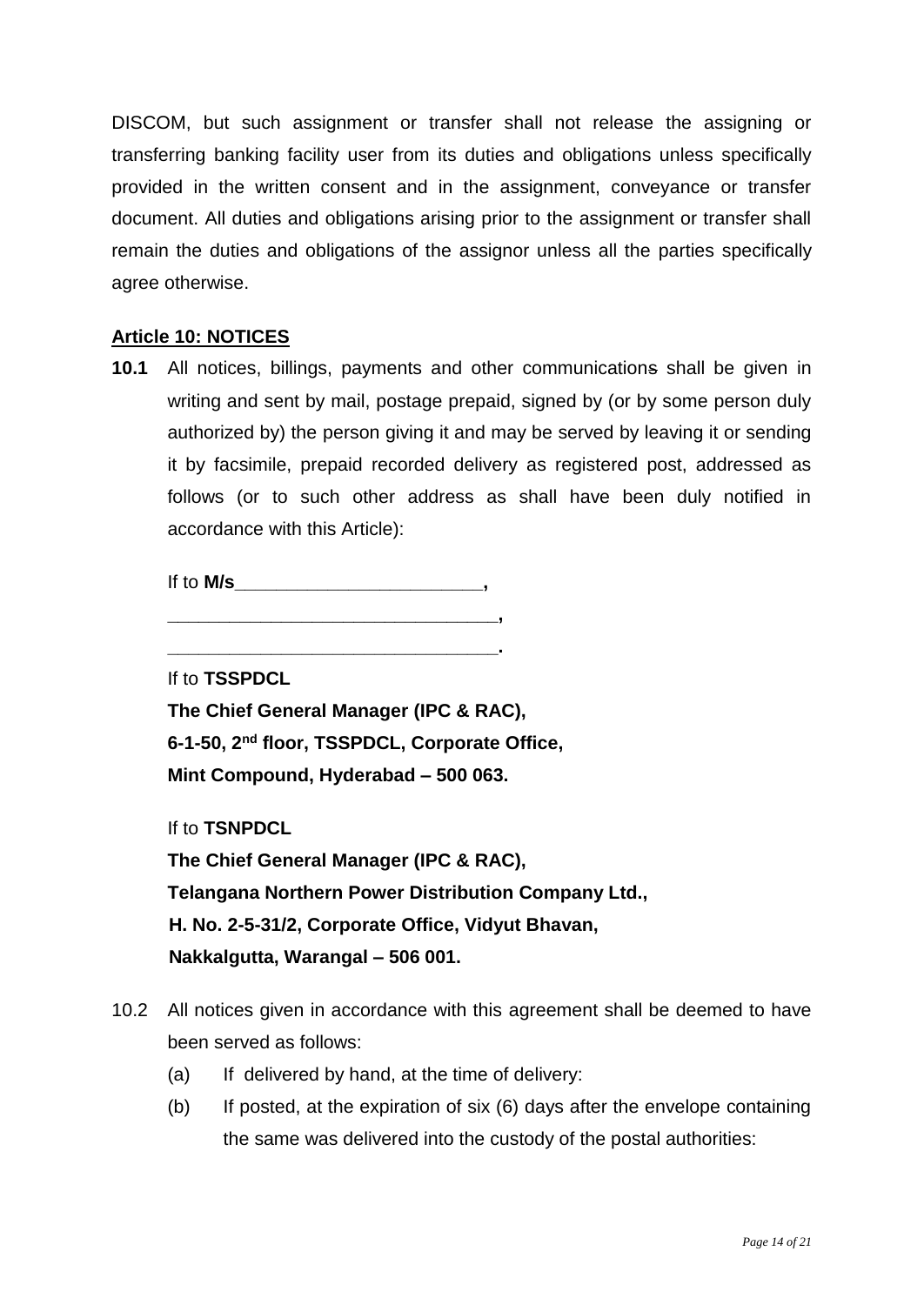(c) If communicated by facsimile, on receipt of confirmation of successful transmission.

#### **Article 11: GOVERNING LAW & JURISDICTION**

- 11.1 This agreement and its substantive provisions shall be governed by, interpreted and construed in accordance with the laws of India.
- 11.2 The disputes arising out of this agreement shall be subject to the jurisdiction of the nodal agencies being TSTRANSCO or SLDC as per the regulations in vogue.
- 11.3 If an issue involves the licensee and the generator and such issue is not resolved by the nodal agency, then the Commission is having the jurisdiction, under the Act, 2003.
- 11.4 In all other cases the jurisdiction of the courts in the state of Telangana are having jurisdiction to decide any matter arising from this Agreement.

## **Article 12: DISPUTE RESOLUTION**

- 12.1 Parties shall settle every dispute between them in accordance with, first, Article 12.2 and then Article 12.3, subject to the limitation set forth in Article 12.4.
- 12.2 Consultation

a) Notwithstanding anything contained to the contrary in this agreement, parties shall first attempt to settle every dispute amicably between themselves by reference to their senior management who shall consult with each other for a period of thirty (30) days to resolve the dispute.

b) Any resolution arising from such consultation process described in Article 12.2 (a) shall be binding upon the parties. To this end, the parties shall separately enter in to a legally binding and enforceable agreement setting forth the principles pertaining to the resolution of the dispute in writing.

#### **12.3 Reference to forum for redressal of consumer grievances**

Where any dispute is not resolved as provided for in Article 12.2 within thirty (30) days of reference for consultation, the provisions contained in this Article 12.4 shall apply.

12.4 If neither of the disputing parties is the nodal agency, then the dispute would be first referred to the nodal agency for resolution.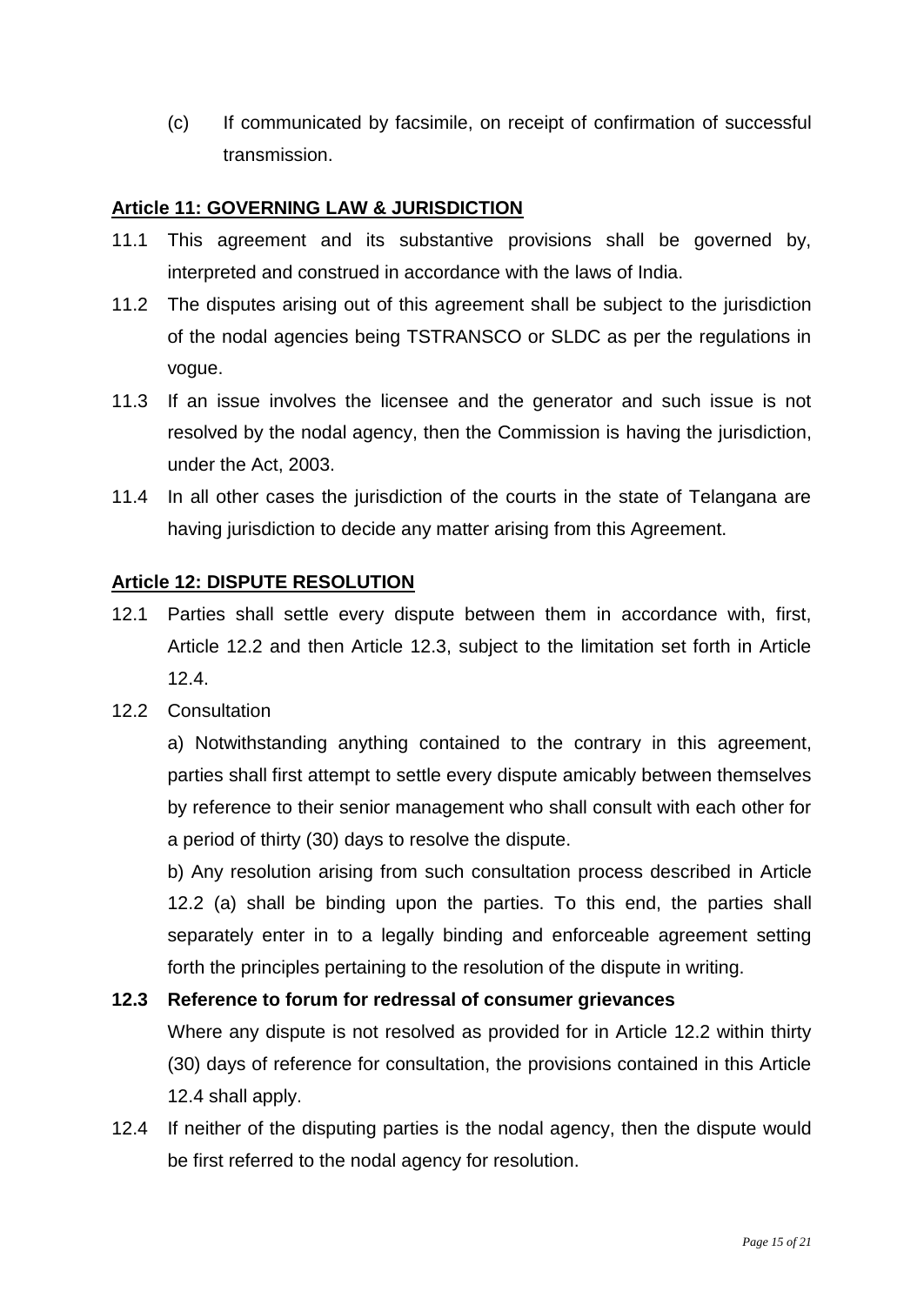*Provided*, if the dispute involves nodal agency itself, the said dispute may be referred to Forum for Redressal of Consumer Grievances set up under Regulation No. 3 of 2015 issued by the Commission for resolution. Any resolution award granted shall be final and binding on the parties and shall be enforceable in the court of competent jurisdiction.

*Provided* further that in case of wheeling of power from the captive generating plants, any disputes regarding the availability of transmission facility shall be adjudicated upon by the Commission.

## **Article 13: FORCE MAJEURE**

- 13.1 Events such as war, mutiny, civil commotion, riot, flood, cyclone, lighting, earthquake or other force and strike, lockout, fire affecting the premises, installations and activities of any of the parties herein shall constitute force majeure events for the purpose of this Aagreement.
- 13.2 If any person being party to this agreement is unable to, wholly or in part, perform on time and as required, any obligation under such banking agreement or the Regulation because of the occurrence of a force majeure event, then, subject to this agreement, that obligation shall be treated as suspended to the extent and for so long as the affected person's ability to perform such obligations remains affected by that force majeure event.

## **Article 14: UNDERTAKINGS**

14.1 Quality of Supply:

The TSTRANSCO and DISCOM shall endeavor to ensure compliance with grid code wherever applicable. The DISCOM shall also comply with the quality of supply standards as prescribed under the Commission's Licensees' Standards of Performance Regulation, 2016 (No: 5 of 2016) in respect of all banking facility users of its network.

14.2 Energy and Demand Balancing:

Banking facility user shall make reasonable endeavor to ensure that his actual demand or actual sent out capacity, as the case may be, at an interconnection does not exceed the Contracted Maximum Demand or allocated sent out capacity for that inter-connection:

*Provided* that for carrying out balancing and settlement of energy and demand at all entry and exit points relating to banking agreements, the TSTRANSCO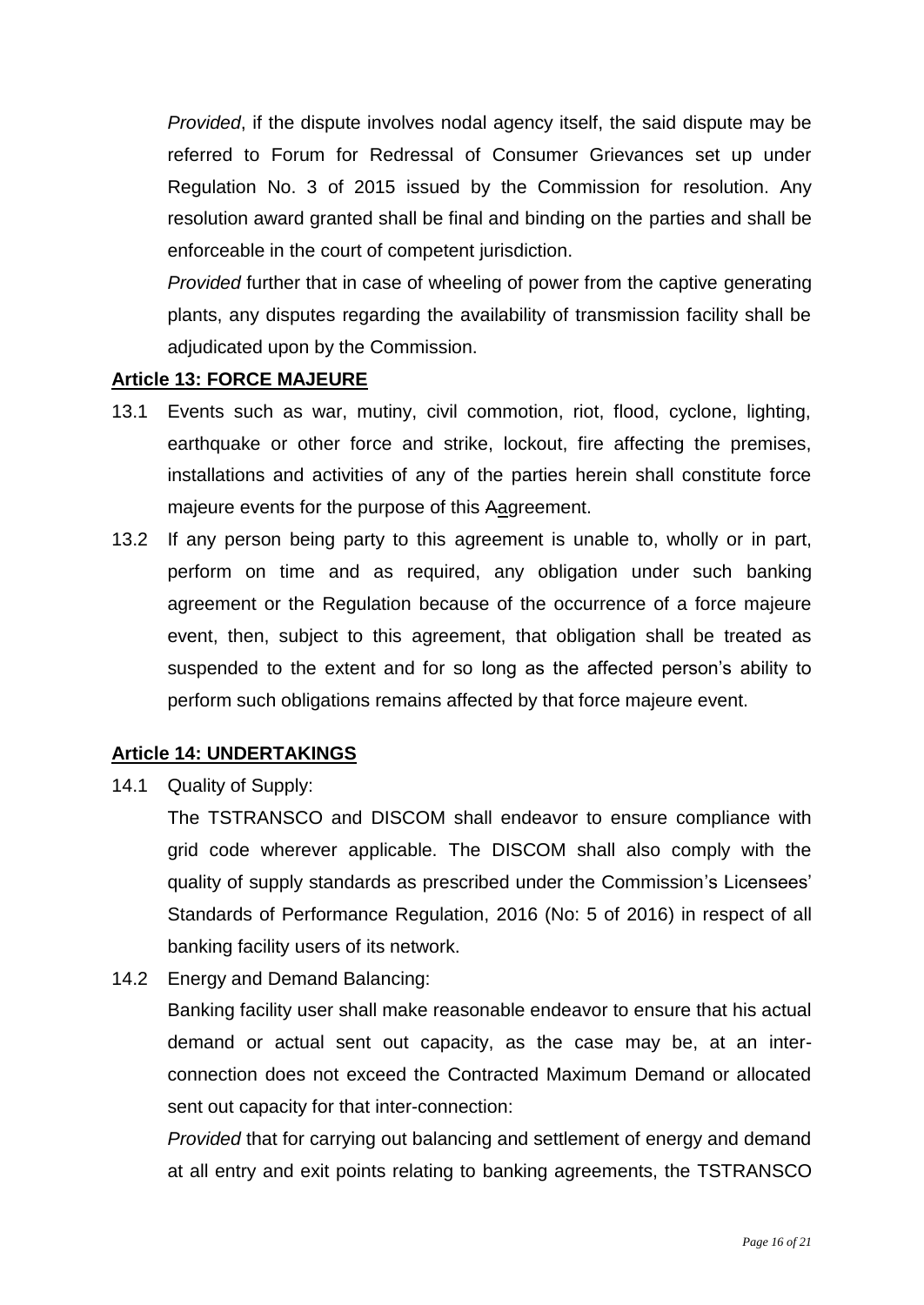and DISCOM and banking facility users shall strictly adhere to the balancing and settlement code approved by the Commission, as amended form time to time.

#### **Article 15: MODIFICATION**

#### 15.1 Amendments

The provisions under the Act, 2003, open access regulations, rules and amendments made there under, including, charges, etc shall guide this agreement. The parties hereby unconditionally consent to execute necessary amendments to this agreement to bring into effect any amendments to the Act, 2003, rules and regulations made there under.

#### 15.2 No waiver

a) The waiver of any breach or failure to enforce any of the terms, covenants or conditions of this agreement shall not in any way affect, limit, modify or waive the future enforcement of such terms, covenants or conditions.

b) No oral or written modification of this agreement either or after its execution shall be of any force or effect unless such modification is in writing and signed by the duly authorised representatives of the banking facility user, TSTRANSCO and the DISCOM.

c) The invalidity or un-enforceability for any reason of any provision of this agreement shall not prejudice or affect the validity or enforceability of any other provision of this agreement.

d) The failure of any party to insist in one more instance upon the strict performance of any of the provisions of this agreement or to take advantage of any rights hereunder shall not be construed as a waiver of any such provisions or relinquishment of any such rights but the same shall continue in full force and effect.

15.3 Entirety of Agreement

a) Unless the context otherwise requires, every arrangement, procedure or any other matter which is under any of the provisions of this agreement required to be mutually agreed upon between the parties shall be concluded by a written agreement between the parties not later than the date specified in the concerned clause of this agreement.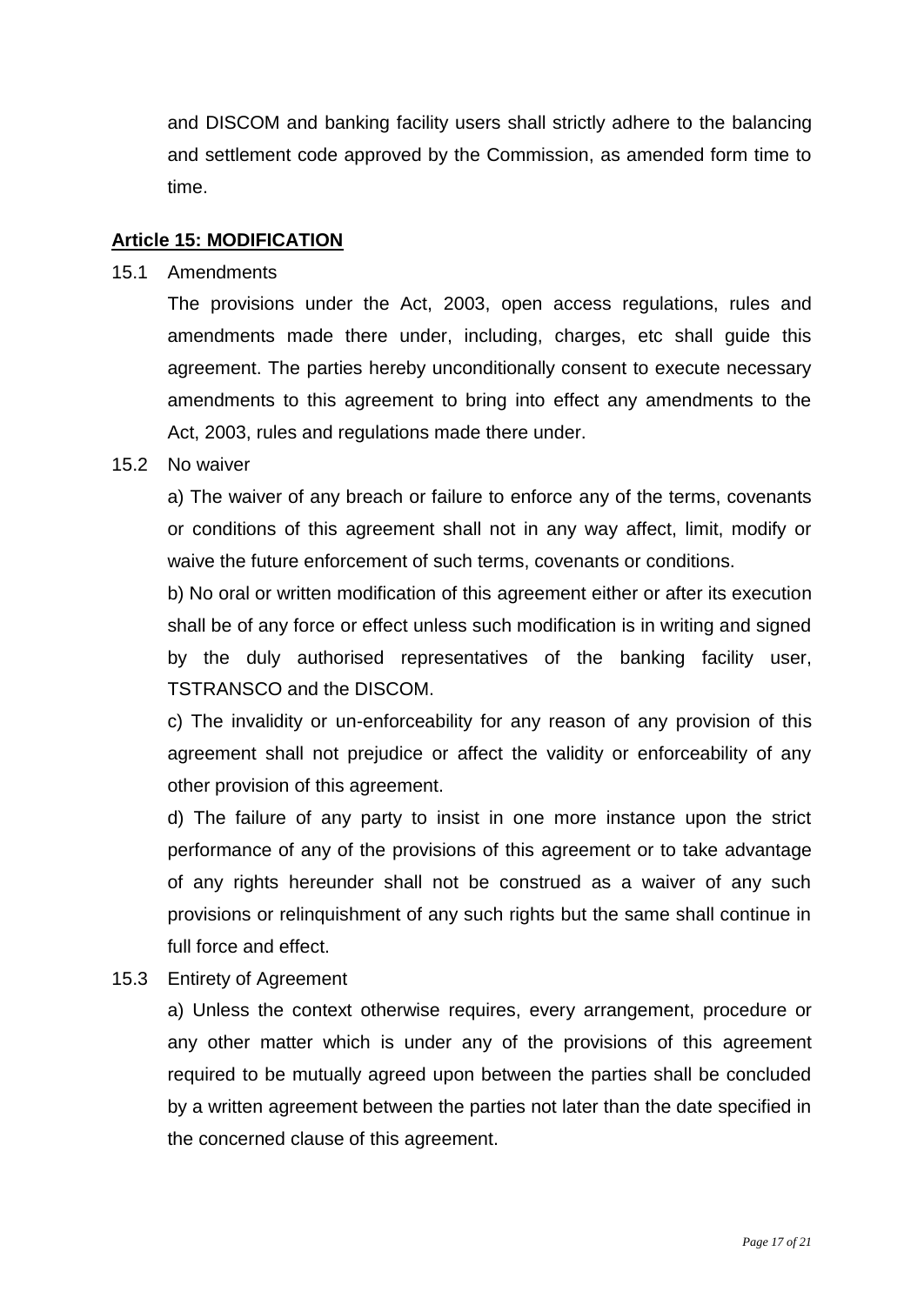b) This agreement, including appendices (Schedule I, II & III) attached hereto constitute the entire agreement between the parties with respect to the subject matter hereof, and there are no oral or written understandings, representations or commitments of any kind express or implied, not set forth herein.

c) The headings contained herein are included solely for the convenience of the parties and are not to be used as a basis for interpreting the various sections of this agreement.

15.4 The parties each agree to act in good faith in implementing the terms and conditions of this agreement and in carrying out their respective obligations hereunder.

**IN WITNESS WHEREOF,** the parties by their duly authorized representatives have executed this Aagreement on the day first above written.

**M/s. \_\_\_\_\_\_\_\_\_\_\_\_\_\_\_\_\_\_\_\_\_\_\_\_\_\_\_\_\_\_\_\_\_**

| for and behalf of                                      |
|--------------------------------------------------------|
| <b>POWER DISTRIBUTION COMPANY OF TELANGANA LIMITED</b> |

1

2

for and behalf of

| Witness by: |  |
|-------------|--|
|-------------|--|

1.

2.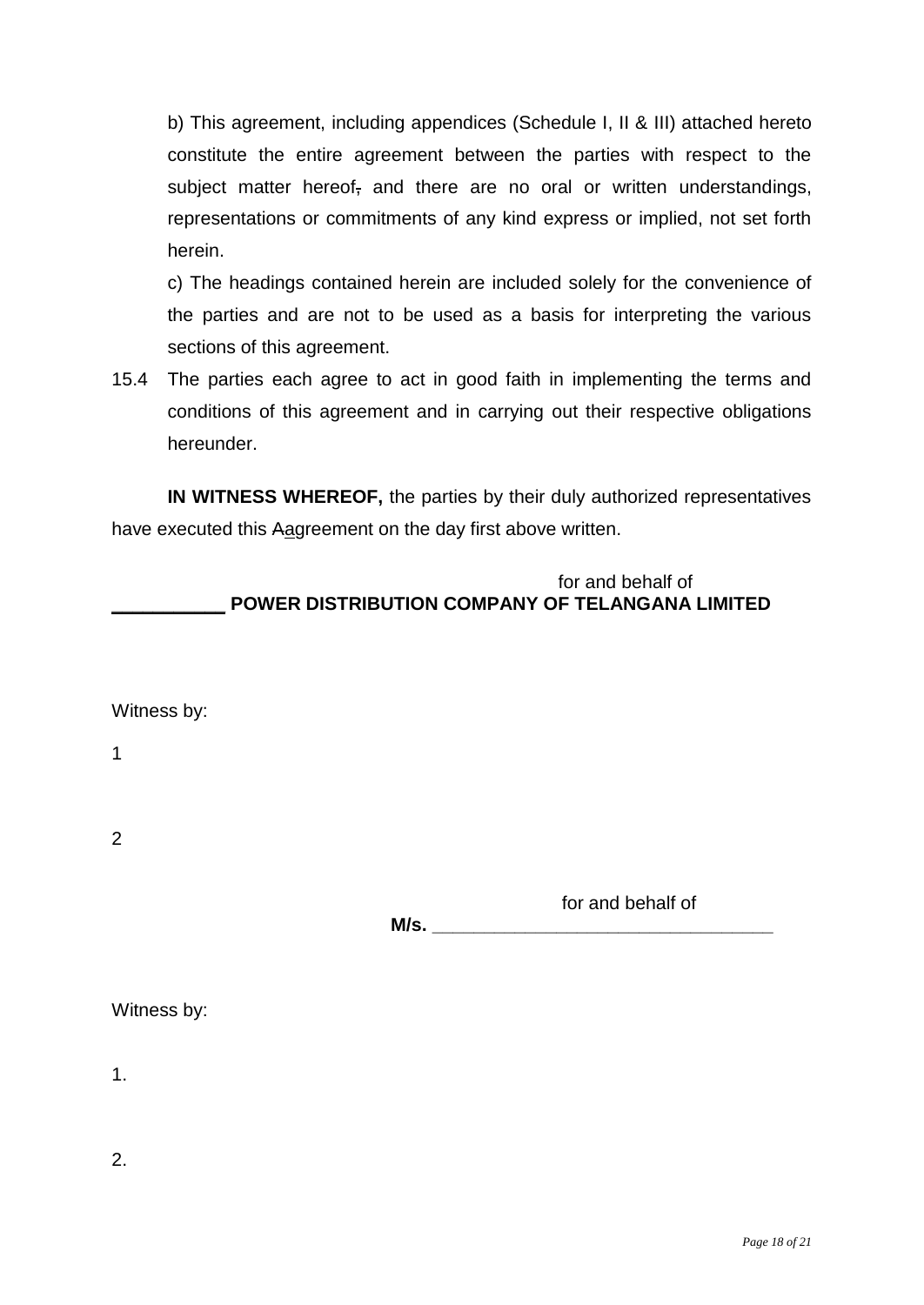## SCHEDULE – I

## (Please see Article 2.6 of Agreement)

Banking facility usage shall be from **xx-xx-xxxx (from date of synchronization or** 

**effective date whichever is later) to xx-xx-xxxx** in the manner as per approval No.

\_\_\_\_\_\_\_\_\_\_\_\_, dt: \_\_\_\_\_\_\_\_\_ and as follows:

| <b>Details</b>                   | <b>Generator</b><br>(Entry Point) | <b>Captive Consumer</b><br>(Exit Point) |
|----------------------------------|-----------------------------------|-----------------------------------------|
| Name                             |                                   |                                         |
| Type of Plant                    |                                   |                                         |
| Location                         |                                   |                                         |
| Region                           |                                   |                                         |
| Capacity of Plant                |                                   |                                         |
| (kW/MW/kVA) (Generator)          |                                   |                                         |
| <b>Banking Approved Capacity</b> |                                   |                                         |
| (kW)(Consumer)                   |                                   |                                         |
| Voltage Level (kV)               |                                   |                                         |
| <b>CMD with TSSPDCL</b>          |                                   |                                         |
| Connected Sub-Station            |                                   |                                         |
| HT Service Number:               |                                   |                                         |

Note: - The date of completion of the usage mentioned above shall be subject to provision of Articles 3.3 and 3.4 of the agreement.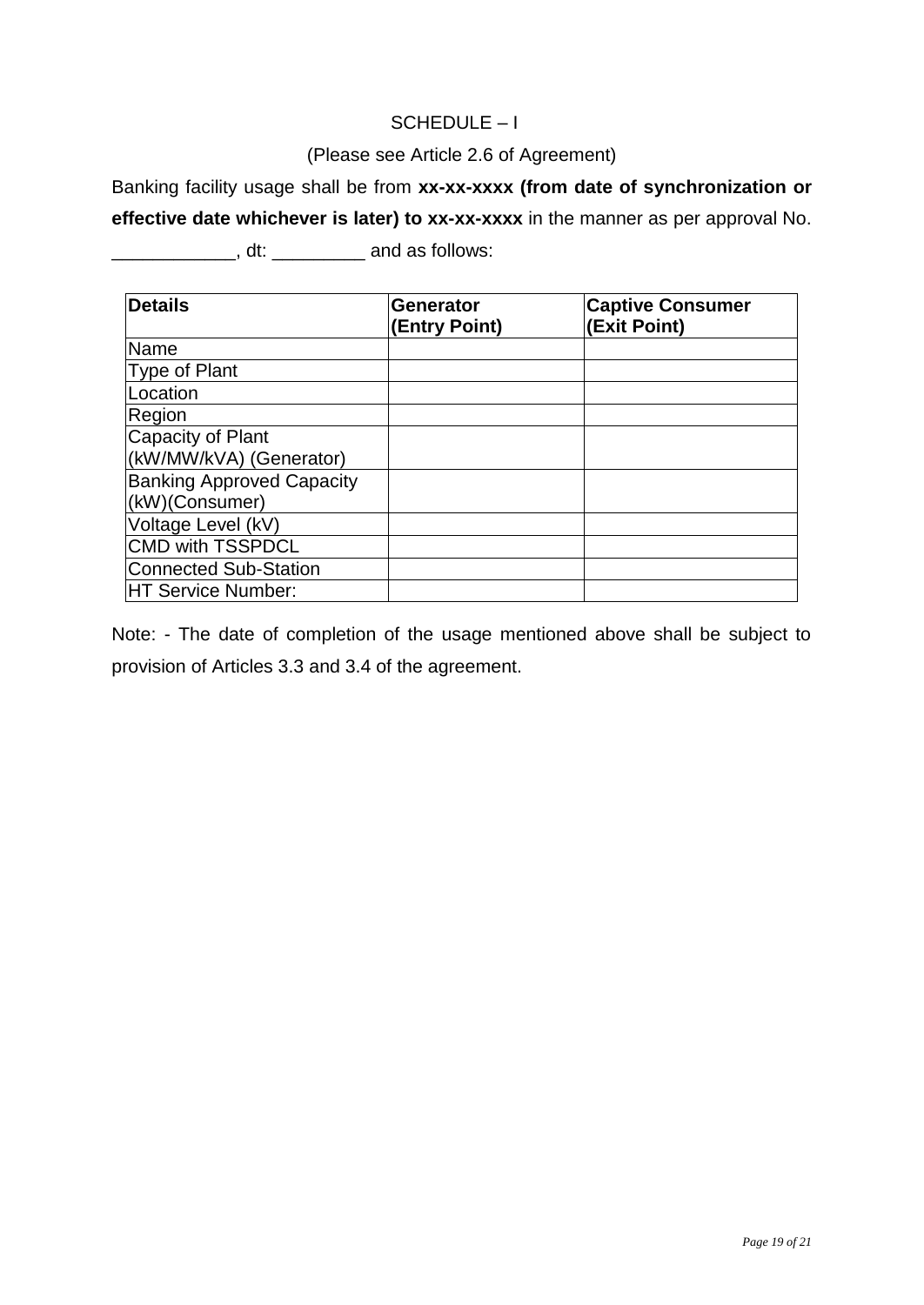## **SCHEDULE – II**

# (Please see Articles 5.7 & 5.9 of Agreement) **Terms for Letter of Credit**

- 1. The Letter of Credit is irrevocable, revolving and shall revolve automatically immediately after release of payment to the DISCOM (*i*nvoicing agency) as per the payment schedule through this LC up to a limit of Rs. \_\_\_\_\_\_\_\_\_\_**/-.**
- 2. The Letter of Credit will be operated after the expiry of the due date of payment as indicated in the "Schedule of Payments" enclosed with the approval issued to the open access user by the TSTRANSCO / SLDC (nodal agency).
- 3. The Letter of Credit shall remain valid up to **\_\_\_\_\_\_\_\_\_\_\_\_** i.e., (up to one month after the expiry of transaction).
- 4. The total value of the Letter of Credit would be Rs. \_\_\_\_\_\_\_\_\_\_**/-**
- 5. All charges relating to opening, advising, confirmation, amendment, re-coupment, operation, usage, negotiation, remittance etc., or any other charges would be borne by banking facility user.
- 6. The amount would be paid immediately by the bank once Letter of Credit is operated by the authorized officer of the DISCOM (invoicing agency).